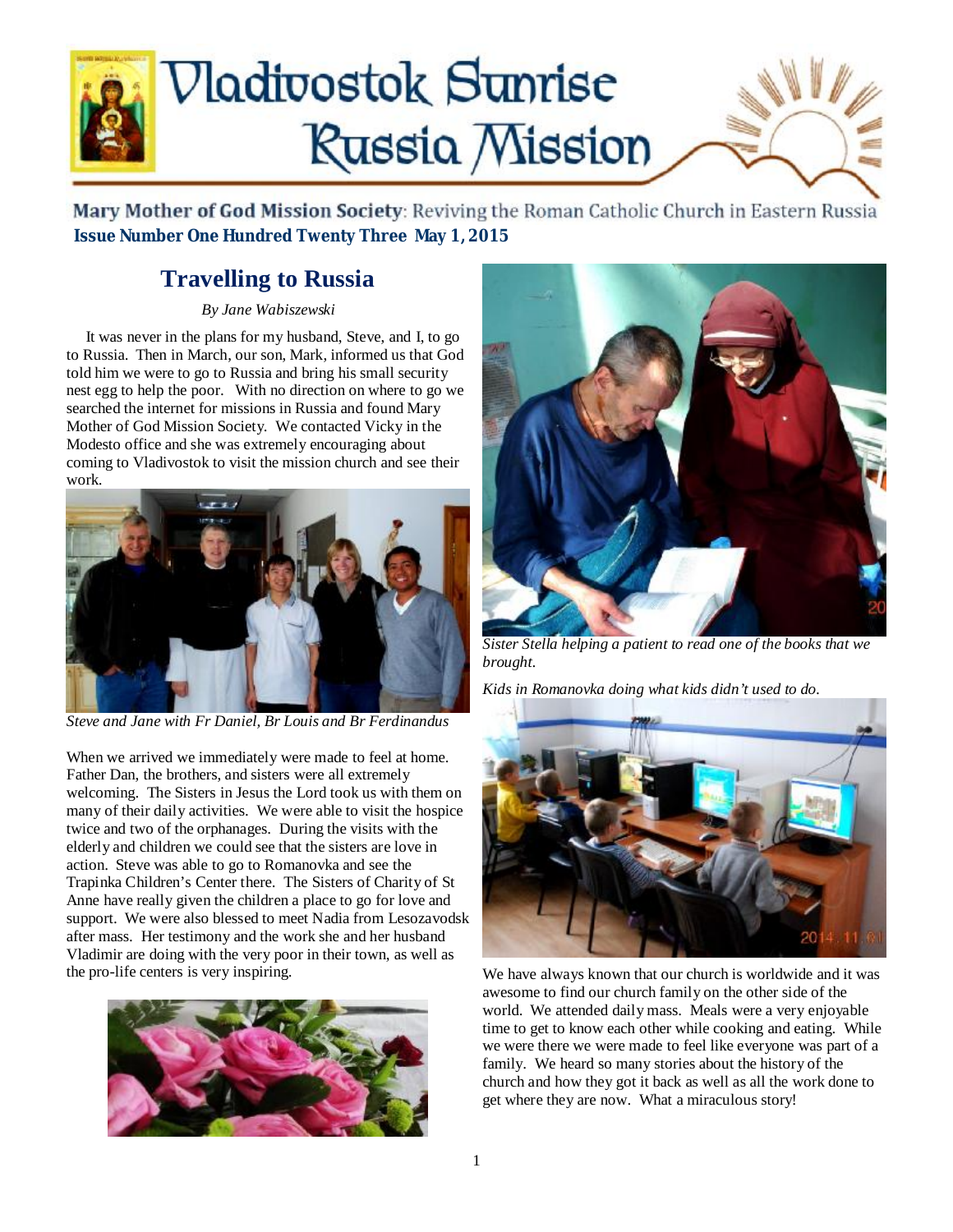

*With Nadezhda Morozova, the Director of Caritas Women's Support Centers* 

We learned a lot on or trip to Russia but the biggest thing we took away was that knowledge about the word of God is desperately needed. It is not the Russian peoples' fault that they don't know the word of God. The communists did such a complete job of killing or imprisoning anyone who had anything to do with religion. In many ways without God a society becomes dysfunctional. The selfless work the religious and other members of the Mary Mother of God mission is critical to the people of their area. Our new family has a special place in our hearts and we will continue to pray for all of them and support them in any way we can.



*Such a comfort to have caring people around.* 

**Q's and A's** Do your Women's Support Centers get any government aid?

No, no direct financial support. Three of the centers are located in government buildings, so that is like rent support, but we usually do things for them in return, too, and they are grateful for what we do for women.

In Lesozavodsk our Center is in a small room in the main city hospital. We will soon be donating used beds to that hospital that we got free from America. That will be quite a cost savings for the hospital.

In Vladivostok the Center is in the government Women's Social Services building. We help them by offering NFP classes and Breast Feeding classes to all women who want to attend, and they use one of our ultrasound machines.

In Artyom we are located in one of the government office buildings. They see that we help many women in that poor city.

In Arsenyev we are located in a private women's goods store. They are glad that we attract women to their store.

In Nakhodka we are in the parish apartment, so we don't pay rent.

On Russia Island we are in a parish apartment, too, near the university.

Each Center needs a budget each month of \$400, and they also need at least \$300 a month for supplies, especially for the new moms who decide against abortion. The Guardian Angel program has specific sponsors who help specific kids in poor families. We find sponsors for these kids, so their funds don't come out of the budget for the Centers.

Thanks for asking!

**Remember "Mary Mother of God Mission Society" in your will.**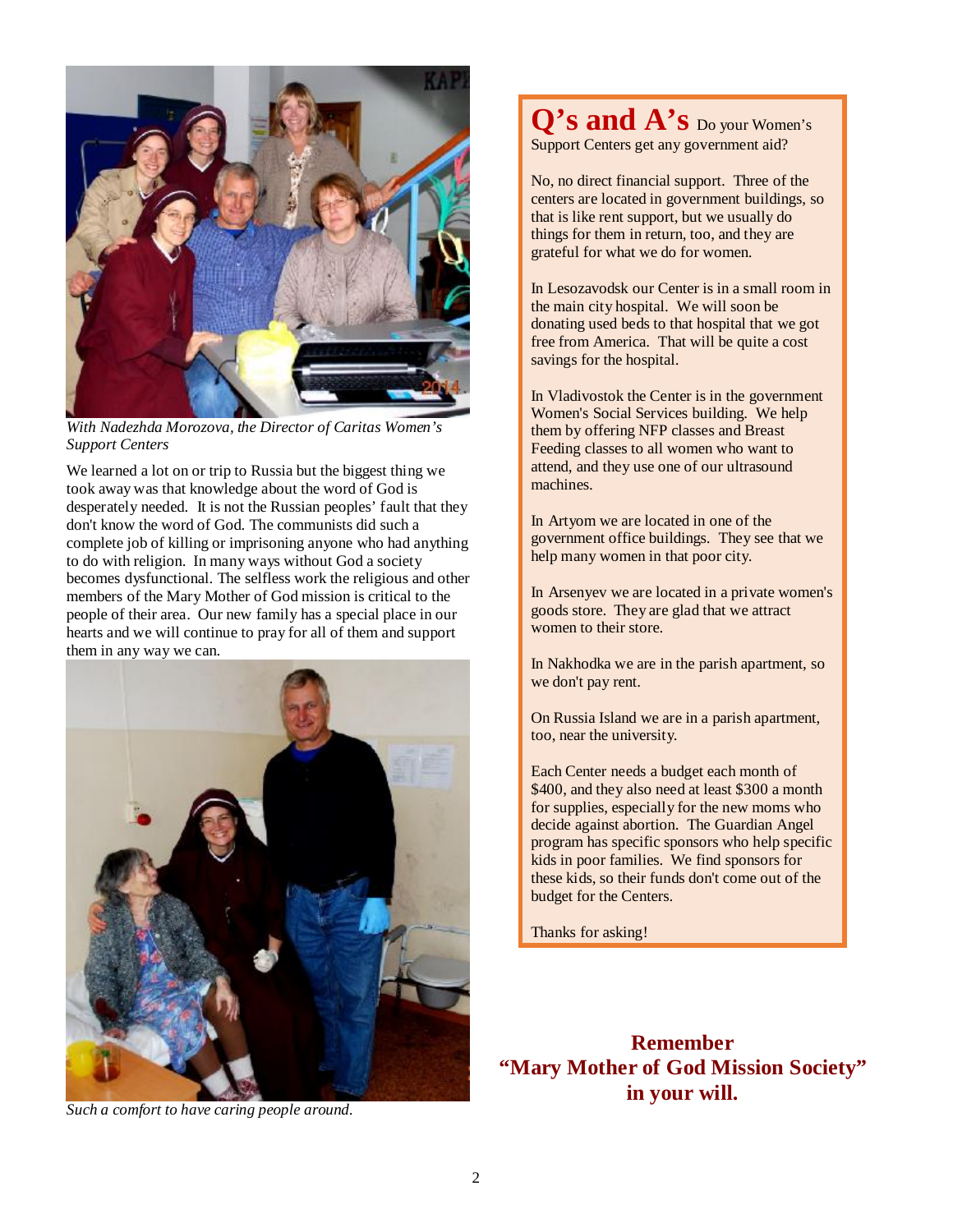## **2014's Adopt-a-Birth Kids**

Thank you, Donors, for caring about these needy



### **St Mary, Pray for us this May!**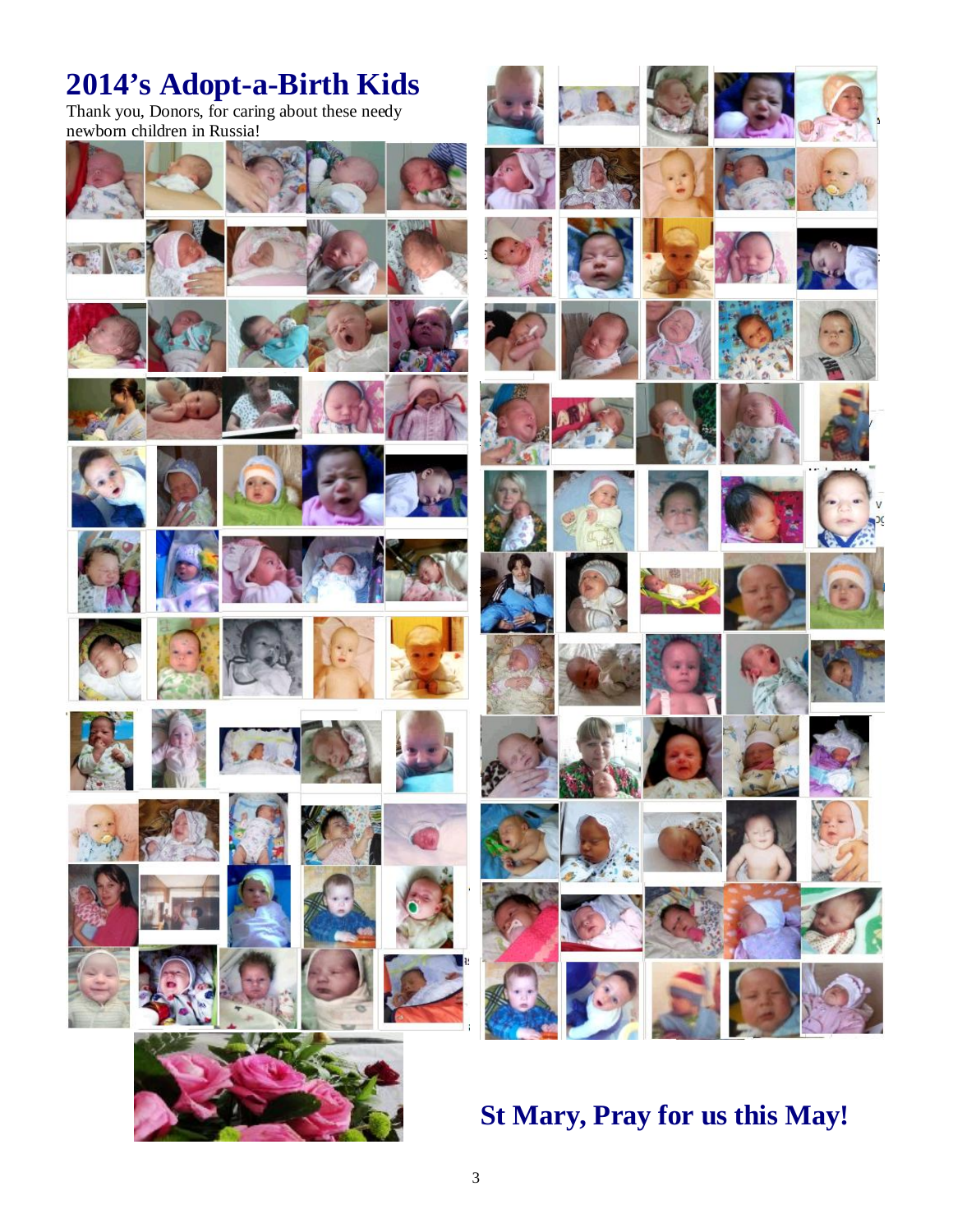

# **News Notes**

*by V Rev Myron Effing, C.J.D.* 

• February 20 was a great but difficult day, rather, night! The **container full of beds** was delivered to us to unload at 8:00 on Friday night from Russian Customs. It was great that the novices were here, and they worked until 12:30 unloading and storing them. We don't have a large warehouse, so we had to put them temporarily in the church. Thank you to the Franciscan Mission Warehouse in Missouri for sending the beds to us. They will be a great help to the dying folks at the Hospice, and for patients at the Lesozavodsk City Hospital. We still have the job of sorting them, attaching spare parts, checking on their electrical requirements, and delivering them to their destinations. Thanks, Donors, who helped provide the means to do all of this!



*We had a crane to remove the heavy beds from the semi.* 



*Blistering cold as a front rolled by in the night was the setting.* 



*The novices really worked as a team to get the job done.*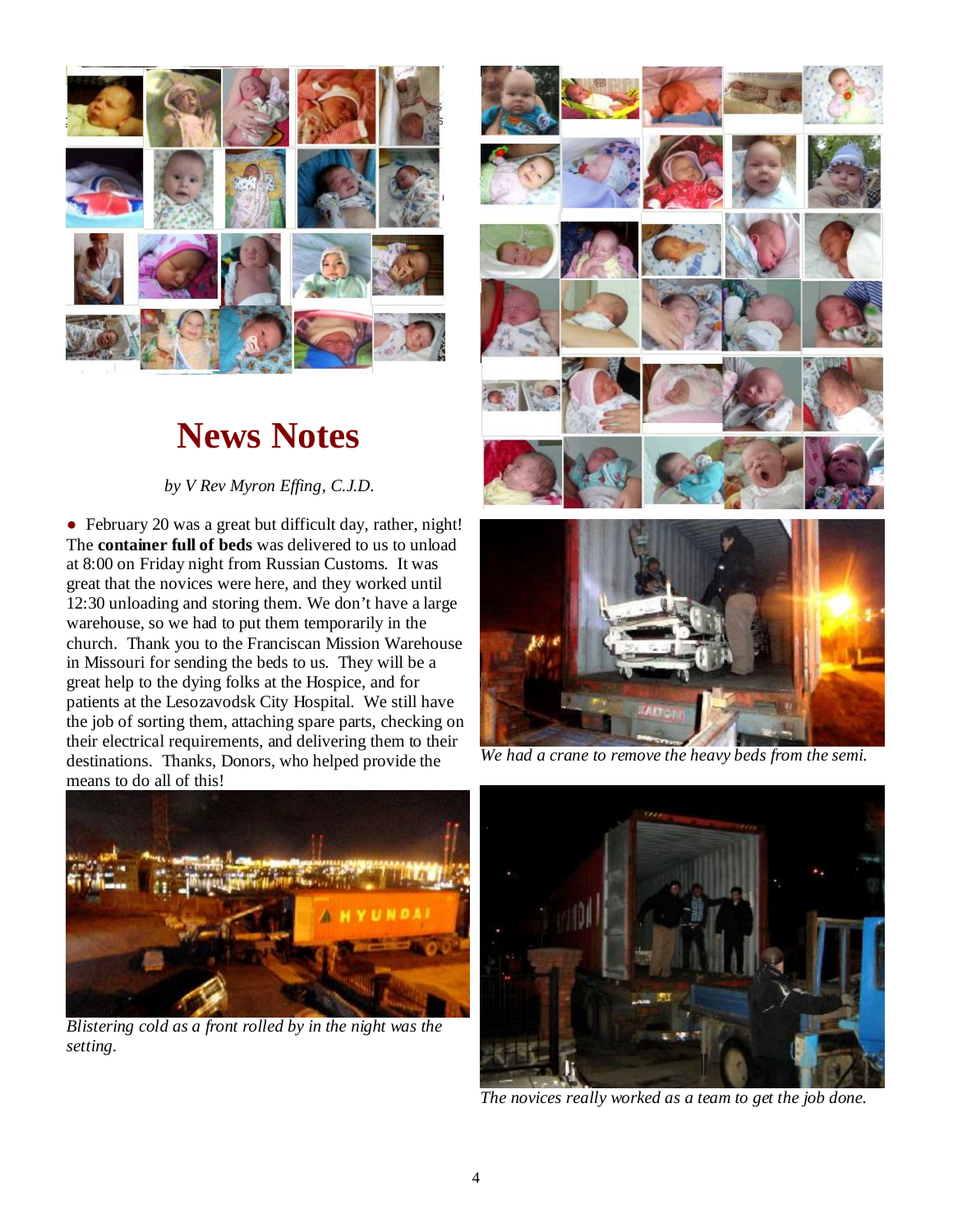

*Even with a crane, it was a tough job.* 

*Unloading at the Hospice* 



We were already able to send the beds to the Hospice here in Vladivostok, and soon to the City Hospital in Lesozavodsk. Here is a photo for you from the Hospice. The patients can now push the button and sit up or elevate their feet. Of course we and the patients will be forever grateful to those who made it possible.



*A volunteer at the hospice by a newineclinable bed.* 

● This year the **Chrism Mass** was held by Bishop Kirill in Yakutsk, in the Sakha Republic, near the Arctic Circle—the coldest continuously inhabited city on earth. It was interesting to be there for the first time. (All us priests were required to go.) It is a rapidly developing city with all the oil and gas production in the Arctic, and production of deer meat. The Salesians have been working in the Sakha Republic for over 20 years. It is a nice city, but strange that all buildings are built up on stilts, and all hot piping is above the surface. The reason is that the land is in permafrost. The building where we stayed was a modular building imported from Canada—It was nice and warm!



● On "Palm" Sunday, called "Herb" Sunday here, we had the procession with Russia's version of palms: pussy willow branches. They are the first signs of Spring, so they are popular for decorations at this time of year, and for the **Passion Sunday Procession**. Here is a photo for you.

• March 3 was a big day for our Indonesian crew. The Canons Regular of Jesus the Lord were officially incorporated as a **charitable corporation in Indonesia**. It means that our bus, land, and other properties in Indonesia no longer need to be in the name of a private person. Here is a copy of the decree: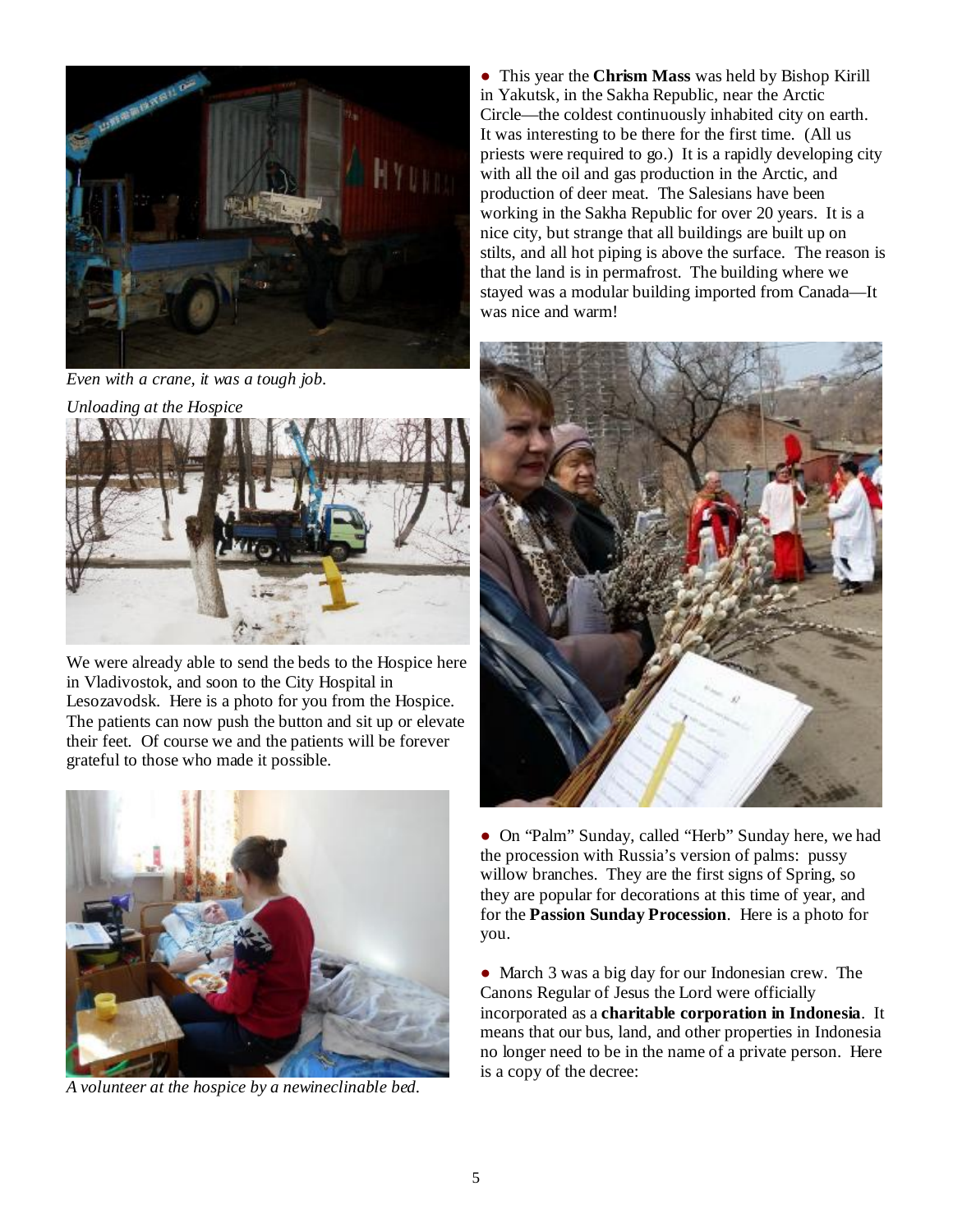

And here is more: The Canons Regular of Jesus the Lord in Indonesia are now publishing their own "Sunrise" for Indonesian language benefactors. Here is the masthead. It reads "The Canons' News".



*Brother Ferdi with ice skates, "walking on water" for the first time in the bay on Russian Island.* 

● Our Indonesian and Filipino brothers were delighted with the **weather in Russia** this winter. It was the first time they had experienced snow. Well, they did get tired of shoveling!

● February 2 was the **celebration of consecrated life** throughout the world. Religious from our region got together to celebrate at the invitation of the Sisters in Jesus the Lord at their convent on Russian Island.



*Sisters from Russia, Korea, and America,, with priests and brothers from America, Italy, Kazakhstan, Poland, the Philippines, Indonesia—all serve in our state of Primorye.* 



● The **ordination to the diaconate** is scheduled on June 7 for our Brother Ferdinanadus Wale, C.J.D., in Maumere, Flores, Indonesia. Brother "Ferdi" was born in Ende, Flores, but has lived also on Borneo and Kalimantan. He finished the seminary and took his priesthood qualifying exams already before novitiate. Hopefully his priestly ordination will be in the Fall. His help is really needed in Indonesia where we have so much activity and vocations.



Besides English, Russian, and Indonesian, Brother Ferdi speaks several local Indonesian languages. He likes to sing solos.

*Brother Ferdi's famous smile*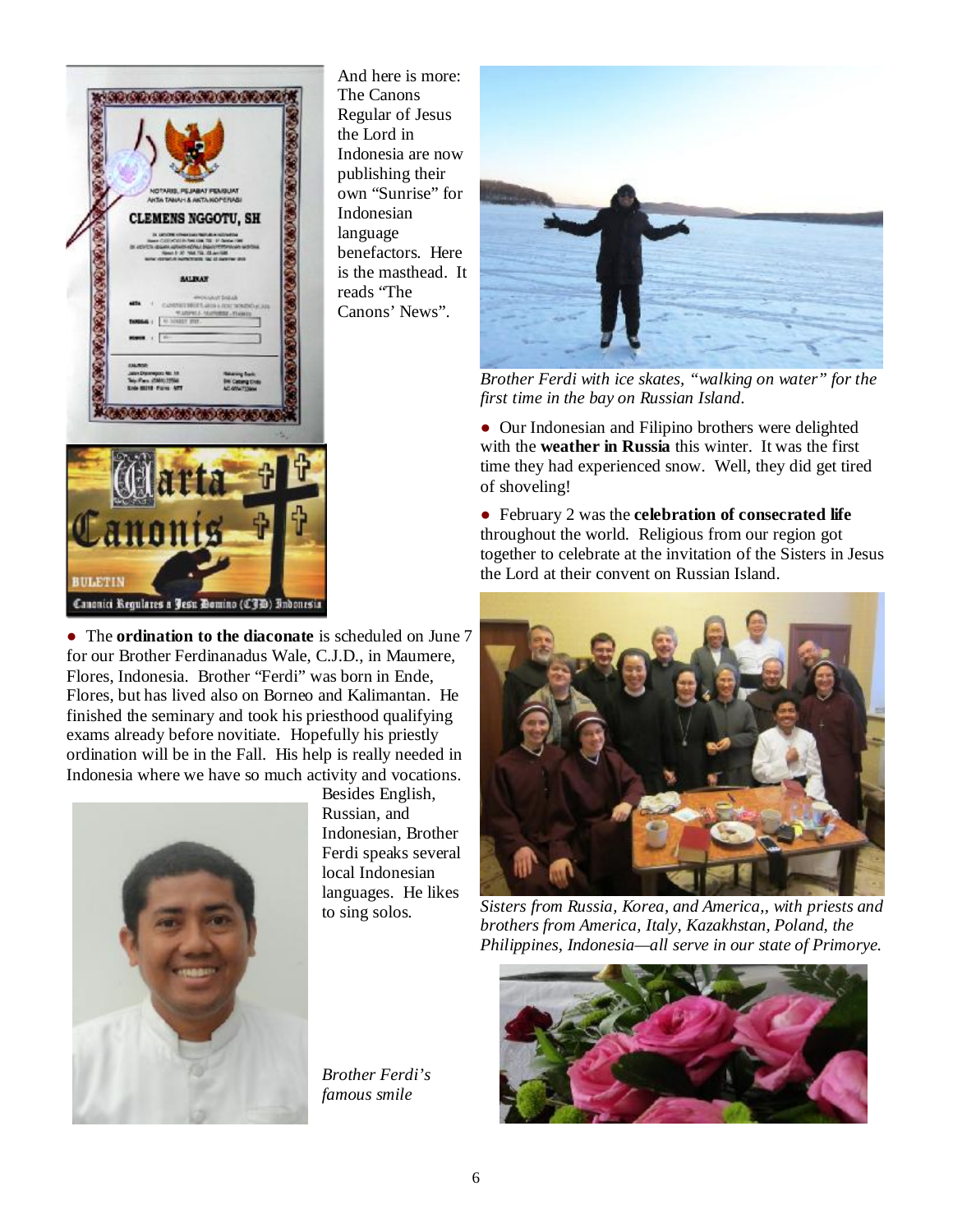## **Opportunities**

♥ The adventure begins in Vladivostok! Organize a **mission trip** to Vladivostok with your parish or university. Contact the mission office for details or go to our website [www.vladmission.org/getinvolved](http://www.vladmission.org/getinvolved).

♥ Give an eternal gift. **Mass requests** celebrated in Russia may be sent to the mission office for your loved ones or special intentions. Suggested stipend is \$15 per mass.

♥ Might you consider sponsoring one of our **seminarians**? You'll receive personal email news and communication from your seminarian. We have been blessed with many faithful men to our order of Canons Regular of Jesus The Lord, as well as women in our sister order who have answered the call to religious life. Each of our seminarians is in need of individuals or groups who can sponsor them through prayer and financial support while in the seminary. The annual cost for 1 seminarian for education, books, transportation, and humble living expenses is \$10,774. Julianne Immordino from NY is so kind to provide exquisite hand crafted **Swarovski crystal rosaries** to all who donate \$500 or more for our seminarians.

♥ Do you shop online at Amazon? Then please go to **Amazon/Smile.Amazon.com** and select Mary Mother of God Mission Society as your charity of choice and .5% of your purchase goes to our mission. It's that easy. This program costs you nothing. For more information go to Smile.amazon.com/about or visit our website under "Get Involved/Donate Painlessly. A great way to help the mission when you shop online!

♥ May is the month of our Blessed Mother Mary. We celebrate all mothers this month! Our Vladivostok international recipes cookbook, *Abundant Blessings*, will make a very special and unique gift. This beautifully arranged cookbook celebrates our mission's many blessings. Recipes were submitted from the many cultures and countries of our priests, seminarians, sisters, and families. Many have placed 2nd and 3rd orders. **Proceeds** 

**from our cookbook go to our seminarians' education and help mothers and children in our Women's Support Centers.** 

Here are some of the great features in our cookbook.



- 498 international recipes tab divided into 9 geographic areas of the world
- Beautiful rose cover design, thickly padded and ł, washable
- 16 pages of cooking helpful hints ÷.
- Space for your notes
- Sturdy three ring design
- Personal touch of our mission family pictures
- Cost: \$25 each (includes S/H in continental US)

This month's sample comes from our **Russia** section.

- **Okoshka (Cold Soup, great for hot summer days),** Russia, Fr. Myron Effing, C.J.D., Vladivostok, Russia
- **Russian Sour Cabbage,** Russia, Tatyanna Shaposhinikova, Vladivostok, Russia
- **Vladivostok Sausage Soup,** Russia, Br Arnulfo Undona, C.J.D., Vladivostok, Russia
- **Yummy Russian Borscht,** Russia, Sr Rose Walatka, Poland
- **Rye Bread,** Russia, Dr Geraldine Kelley, Littleton, CO

**BONUS!** Receive a free copy of *The Joy of Christmas in Vladivostok* CD with your cookbook as our thank you.

♥ CA and NV call us to get your free **SHARES card**! This program is going strong and greatly helping the mission. Anyone in CA or NV who shops at Save Mart, Food Maxx, Smart Foods and Lucky's grocery stores can help. It costs you nothing to participate. Present the card at the grocery checkout. Save Mart will donate up to 3% of your grocery bill to the mission! You can hand out cards to your friends and family to use, too.

♥ Please let us know about **Catholic Conferences** in your area! We may attend as an exhibitor to promote our mission. Please contact the mission office, 209-408-0728 or [usoffice@vladmission.org](mailto:usoffice@vladmission.org) for more information



*Lt: Margaret and William Shine are active volunteers promoting the mission at conferences.*